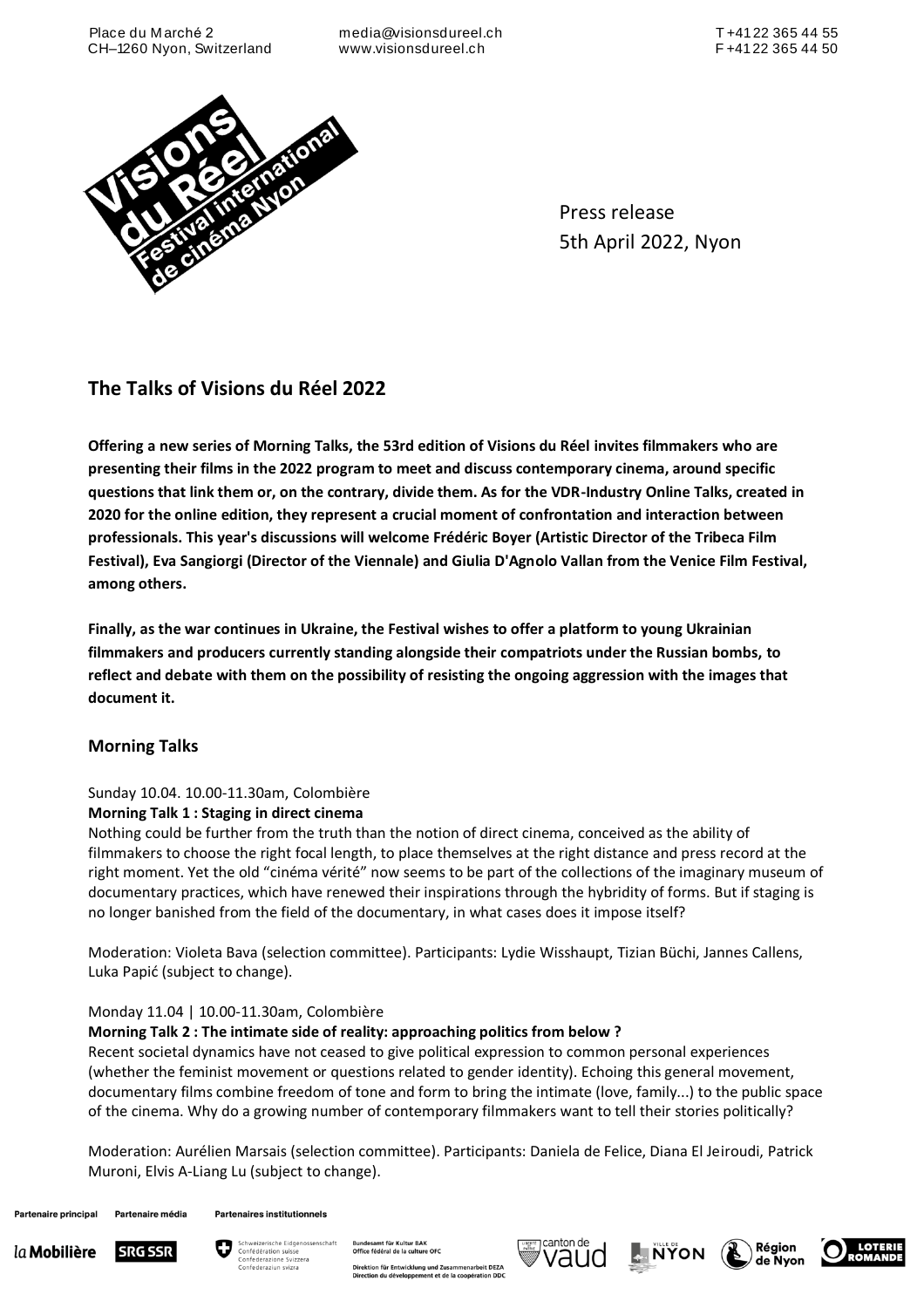### Tuesday 12.04 | 10.00-11.30 am, Colombière

#### **Morning Talk 3 : The issue of territory**

The territory is not a landscape. It can be geographical, imaginary or mental. It imposes its physical immediacy, which nevertheless calls for the frame to grasp it. A territory contains multiple points of view, random paths easily lost. For the filmmaker, it constitutes a representation issue. But how do you tell the story of a place or a space?

Moderation: Emmanuel Chicon (selection committee). Participants, among others: Laurence Bonvin, Isabella Rinaldi, Mila Zhuktenko and Daniel Asadi Faezi.

#### Wednesday 13.04 | 10.00-11.30 am, Colombière

#### **Morning Talk 4 : Artists and documentaries practices : a field guide**

Faithful to its mission of disseminating new ideas of cinema, Visions du Réel explores artist films panorama of practices that enrich, stretch, challenge, deconstruct and reconstruct documentary film. If cinema has seduced the art world since its early years, artist films have never been so visible in the cinema landscape. But what is the path that leads artists toward cinema and what are their approaches to documentary cinema?

Moderated by Rebecca De Pas (selection committee). Participants: Elise Florenty and Marcel Türkowsky, Emilia Skarmulyté, Jumana Manna (subject to change).

#### Thursday 14.04 | 10.00-11.30 am, Colombière

#### **Morning Talk 5 : About casting: choosing characters to embody a story**

The practice of casting, so common in fictional cinema, seems more problematic when it comes to filming reality, which seems far from the techniques of the Actor's Studio or the Stanislavski method. It is, however, essential to a whole area of real cinema, as soon as "actors" are going to carry a story and embody it. Does the choice of characters come into play at the location scouting stage, the shooting stage? Unless those who are to become protagonists appear without warning on the editing table?

Moderated by Jordan Cronk (freelance critic for Cinema Scope, Sight & Sound, Reverse Shot, Los Angeles Review of Books, The Hollywood Reporter, among others). Participants, including: Jonathan Perel, Zayne kyol, Paul Heintz, Vahagn Khachatryan.

## **Online Talks**

# Thursday 14.04 – 16.00 - 17.30 pm | visionsdureel.ch

#### **Round table : Filming in resistance**

Since February 24, the war in Ukraine is also driven by the images that report or distort its reality. Every day, the unbearable is revealed to us, as shown by the latest revelations on the martyrdom of Boutcha. The Lithuanian filmmaker Mantas Kvedaravicius paid with his life, in Mariupol, where he was documenting the atrocities committed by the Russian forces" (tweet of the Lithuanian Ministry of Foreign Affairs). Even before the announcement of this terrible news, Visions du Réel decided to offer a platform to young Ukrainian filmmakers and producers who are currently standing alongside their compatriots under the Russian bombs, to reflect and debate with them on the possibility of resisting the ongoing onslaught with images that document it.

Moderator: Emmanuel Chicon (selection committee). The list of participants will be communicated later

#### Sunday 10.04 | 18:00-19:30 | visionsdureel.ch

## **Online Talk: How to play in the big league: Documentary productions at A-festivals and prestigious international festivals**

Given the essential role that the highly prestigious and A-list festivals play in the life of film productions, we invite festival representatives to discuss the programming of documentary films in their selections: what kind of decisions are involved, what is the potential for documentaries in the major festivals, and how do they interact with the rest of the program?

Partenaire principal Partenaire média **Partenaires institutionnels**